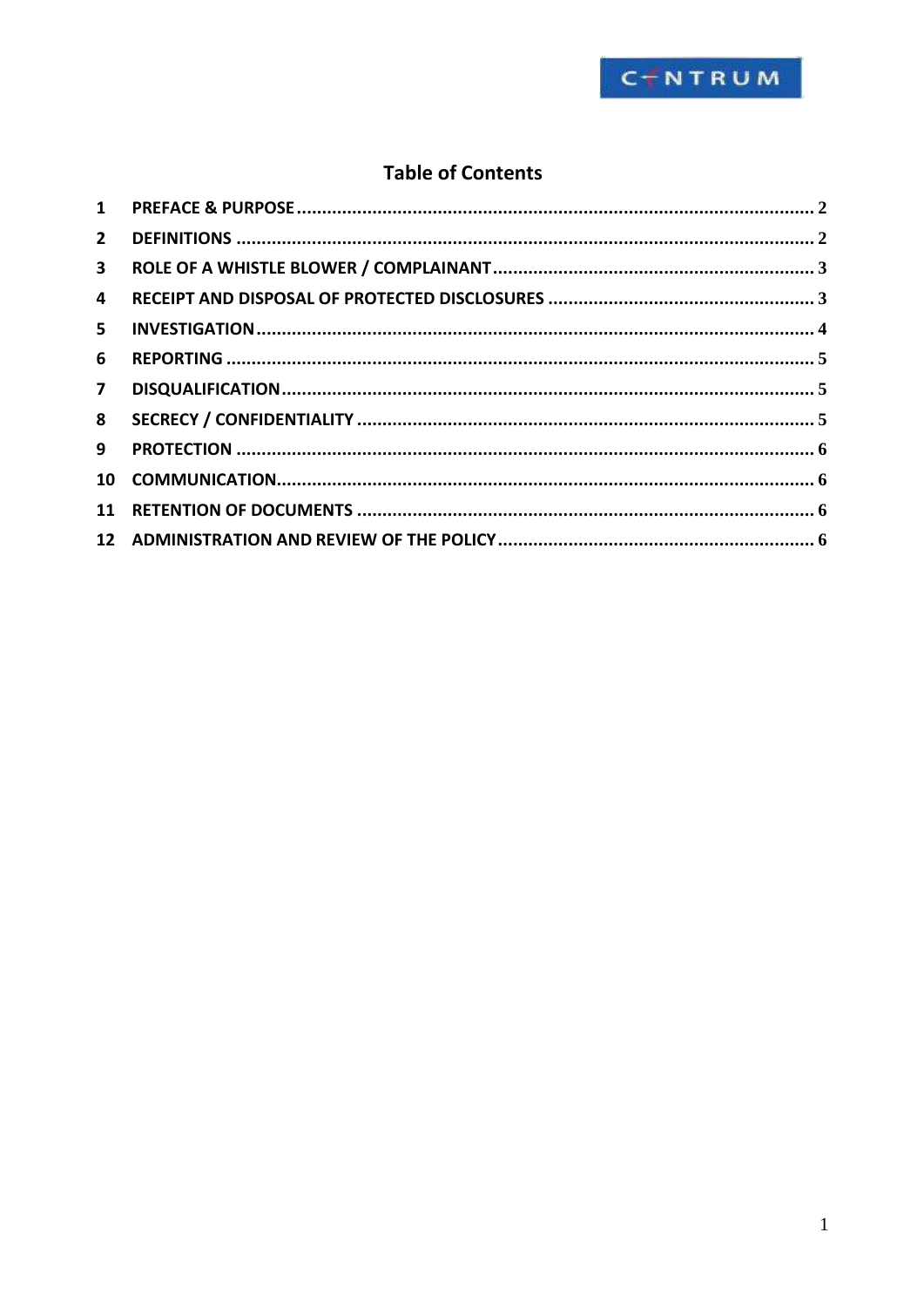

## <span id="page-1-0"></span>**1 PREFACE & PURPOSE**

This Policy seeks to define and establish the mechanism for employees, Directors and stakeholders of Centrum Microcredit Limited ('hereinafter referred to as the 'Company') on the framework for reporting instances of unethical/ improper conduct and actioning suitable steps to investigate and correct the same.

It provides a channel to the employees to report to the management concerns about misuse or abuse of authority, fraud or suspected fraud, violation of Company rules, manipulations, negligence causing danger to public health and safety, misappropriation of monies, and other matters or activity on account of which the interest of the Company is affected. The mechanism provides for adequate safeguards against victimization of employees to avail of the mechanism and also provides for direct access to the Chairperson of the Audit Committee in exceptional cases.

This neither releases employees from their duty of confidentiality in the course of their work nor can it be used as a route for raising malicious or unfounded allegations against people in authority and / or colleagues in general.

The purpose of the Whistle Blower Policy is as follows:

- To encourage the employees and other parties to report unethical behaviors, malpractices, wrongful conduct, fraud, violation of the Company's policies & values, violation of law by any employee of the Company without any fear of retaliation.
- To build and strengthen a culture of transparency and trust within the organization.

# **2 DEFINITIONS**

**2.1. "Alleged wrongful conduct"** shall mean violation of law, infringement of the Company's rules, misappropriation of monies, actual or suspected fraud, substantial and specific danger to public health and safety or abuse of authority".

**2.2.** "**Audit Committee"** means a Committee constituted by the Board of Directors of the Company.

**2.3. "Board**" means the Board of Directors of the Company.

**2.4.** "**Company"** means the Centrum Microcredit Limited and all its offices.

**2.5. "Employee**" means all the present employees and Whole Time Directors of the Company.

**2.6.** "**Chief Vigilance Officer (CVO)"** is the Nodal officer of the Company nominated by the Board of Directors of the Company to receive Protected Disclosures from Whistle Blowers, maintaining records thereof, placing the same before the Audit Committee and informing the Whistle Blower the result thereof.

**2.7.** "**Protected Disclosure"** means a concern raised by an employee or group of employees of the Company, through a written communication and made in good faith which discloses or demonstrates information about an unethical or improper activity. However, the Protected Disclosures should be factual and not speculative or in the nature of an interpretation / conclusion and should contain as much specific information as possible to allow for proper assessment of the nature and extent of the concern.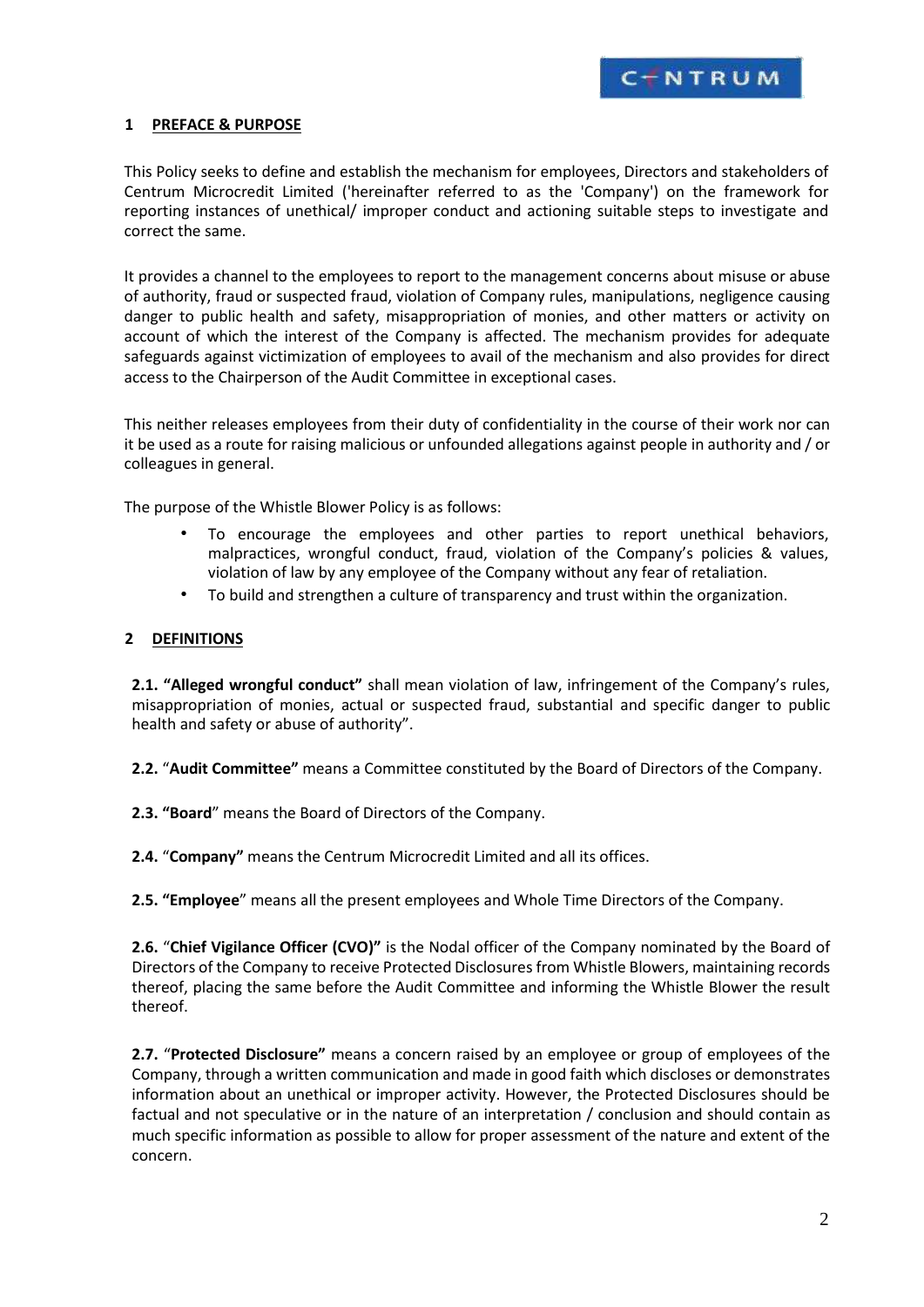

<span id="page-2-0"></span>**2.8 "Subject"** means a person or group of persons against or in relation to whom a Protected Disclosure is made or evidence gathered during the course of an investigation.

**2.9 "Whistle Blower"** is an employee or group of employees who make a Protected Disclosure under this Policy.

**2.10 "Designated Director"** means any person nominated by the Board of Directors of the Company to address the complaints/ grievances against the Chief Vigilance Officer.

## **3 ROLE OF A WHISTLE BLOWER / COMPLAINANT**

The Whistle Blower's role is that of reporting party with reliable information. They are not required to act as investigators nor would determine the appropriate or remedial action. They should also not act nor participate in any investigation activities unless warranted otherwise. Details of Whistle Blower will not be disclosed and will remain confidential at all times to the extent possible and permitted under law.

## **4 RECEIPT AND DISPOSAL OF PROTECTED DISCLOSURES**

- a) For the purpose of implementation of the Policy, the Group General Counsel shall act as the Chief Vigilance Officer (CVO).
- b) Protected Disclosures should be reported in writing/email immediately to the CVO–at Level-8, Centrum House, Vidyanagari Marg, C.S.T. Road, Kalina, Santacruz (East), Mumbai – 400 098 or at e-mail id: [vigilance@centrum.co.in](mailto:vigilance@centrum.co.in)
- c) The Protected Disclosure should be submitted in a closed and secured envelope, duly signed by the Whistle Blower and should be super scribed as "Protected Disclosure under the Whistle Blower Policy". If sent through email the same should be the subject line.
- d) Anonymous / Pseudonymous disclosure shall not be entertained by the Chief Vigilance Officer and will be dealt with as deemed fit.
- e) Protected Disclosure against the CVO should be addressed to the Designated Director at Level 9, Centrum House, Vidyanagari Marg, C.S.T. Road, Kalina, Santacruz (East), Mumbai- 400 098. For the purpose of this Policy, Executive Chairman of Centrum Capital Limited shall act as Designated Director.
- f) The Protected Disclosure against the Designated Director should be addressed to the Chairperson of the Audit Committee at:

To, The Chairperson of the Audit Committee Centrum Microcredit Limited Level 8, Centrum House, Vidyanagari Marg, C.S.T. Road, Kalina, Santacruz (East), Mumbai- 400 098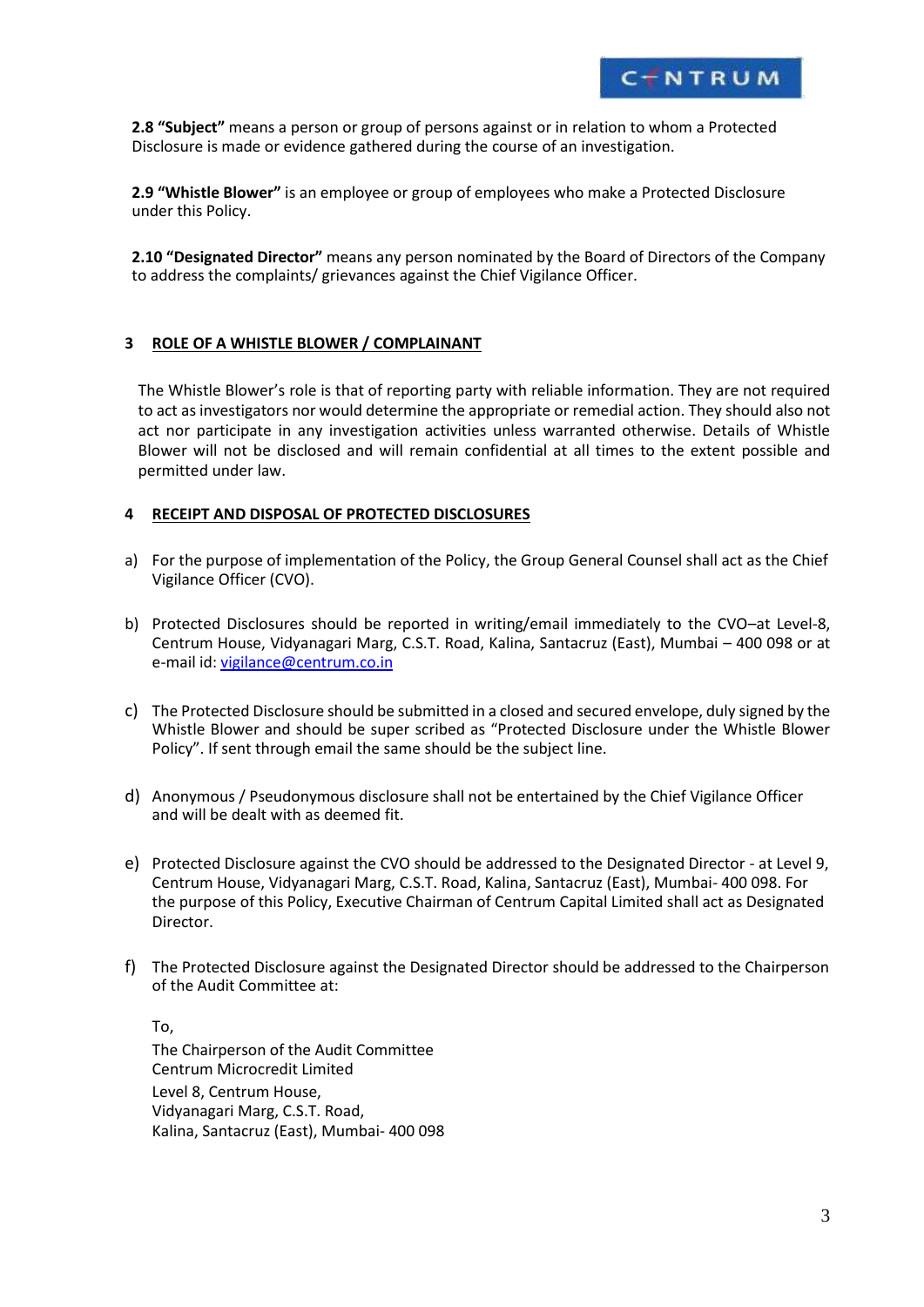

- <span id="page-3-0"></span>g) In exceptional cases, where the Whistle Blower is not satisfied with the outcome of the investigation and the decision, he/ she can make a direct appeal to the Chairperson of the Audit Committee by way of a letter addressed to the Chairperson of the Audit Committee.
- h) On receipt of the Protected Disclosure, the CVO / Designated Director / Chairperson of the Audit Committee (as the case may be) shall make a record of the Protected Disclosure and also ascertain from the Whistle Blower whether he/ she was the person who made the Protected Disclosure or not before referring the matter to the Audit Committee for further appropriate investigation and needful action. The record will include:
	- $\triangleright$  Brief facts;
	- $\triangleright$  Whether the same Protected Disclosure was raised previously by anyone, and if so, the outcome thereof;
	- $\triangleright$  Whether the same Protected Disclosure was raised previously on the same subject;
	- ➢ Details of actions taken by Chief Vigilance Officer/ Designated Director/ Chairperson of the Audit Committee for processing the complaint.
	- $\blacktriangleright$  Findings of the Audit Committee;
	- $\triangleright$  The recommendations of the Audit Committee / other action(s).
- i) The Audit Committee if deems fit may call for further information or particulars from the Whistle Blower.

#### **5 INVESTIGATION**

- a) All Protected Disclosures under this Policy will be recorded and thoroughly investigated in a reasonable time frame. The CVO/ Designated Director/ Chairperson of the Audit Committee (AC) may investigate and may at its discretion consider involving any other officials/ agencies.
- b) The decision to conduct an investigation by itself is not an accusation and is to be treated as a neutral fact-finding process.
- c) Subject(s) will normally be informed in writing of the allegations at the outset of a formal investigation and have opportunities for providing their inputs during the investigation, based on additional information sought by the investigator.
- d) Subject(s) shall have a duty to co-operate with the Chief Vigilance Officer/ Designated Director/ Chairperson of the Audit Committee o r any of the Officers appointed by it in this regard to the extent that such cooperation will not compromise self-incrimination protections available under the applicable laws.
- e) Subject(s) have a responsibility not to interfere with the investigation. Evidence shall not be withheld, destroyed or tampered with and witness shall not be influenced, coached, threatened or intimidated by the subject(s).
- f) Subject(s) have a right to be informed of the outcome of the investigations and the disciplinary measures may include the following:
	- $\triangleright$  Oral or written censure
	- $\triangleright$  Suspension from duty with pay, reduced pay, without pay
	- $\triangleright$  Restrictions on access
	- $\triangleright$  Removal of privileges or benefits
	- $\blacktriangleright$  Reassignment
	- $\blacktriangleright$  Assignment to lower position
	- $\triangleright$  Reduction in future pay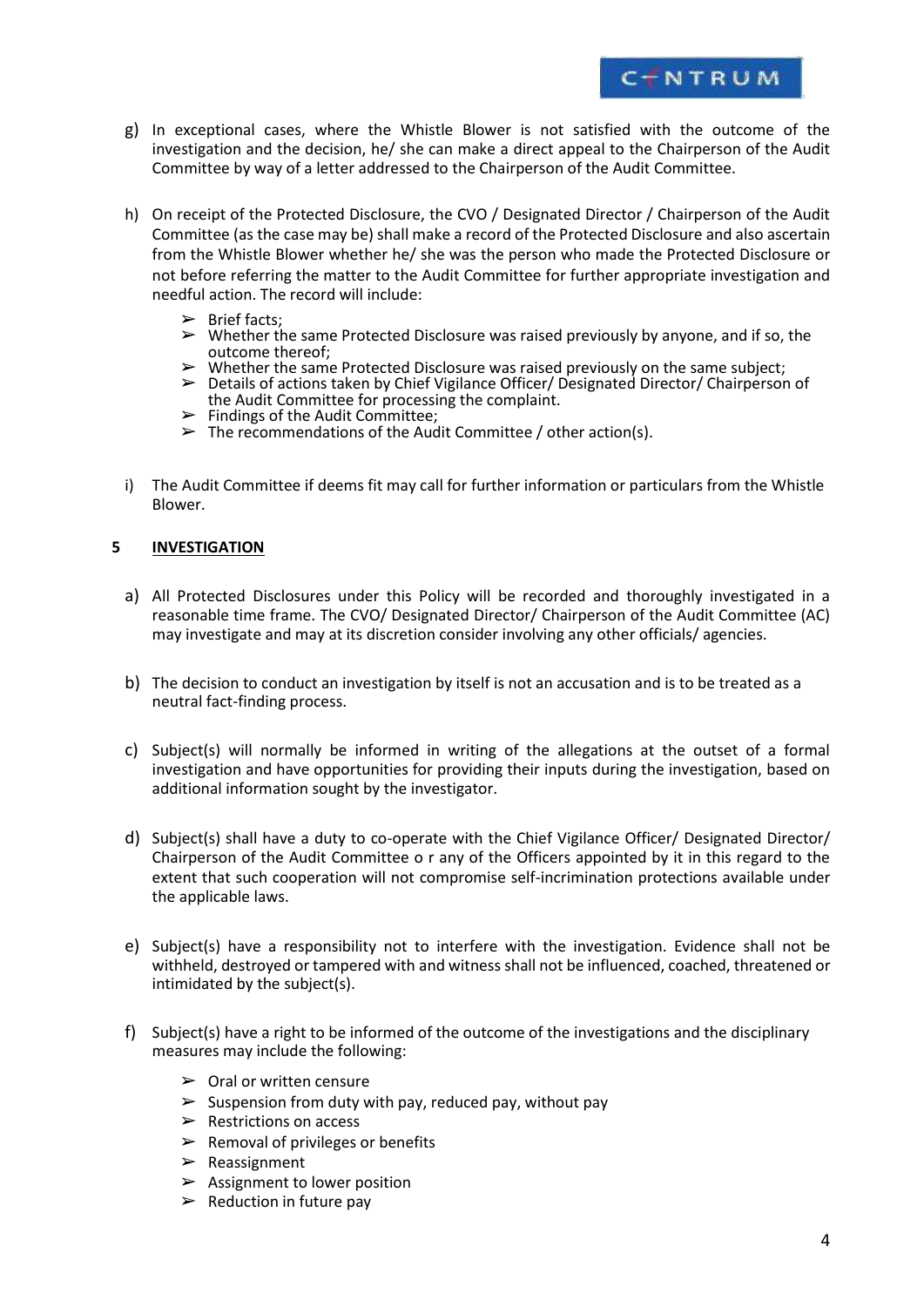

- <span id="page-4-0"></span> $\blacktriangleright$  Ineligibility for promotion for a period
- $\triangleright$  Termination of appointment
- $\blacktriangleright$  Legal action
- g) The investigation shall be completed normally within 90 days of the receipt of the Protected Disclosure and is extendable by such period as the Audit Committee deems fit and as applicable.
- h) The investigating team has the right to access personnel information, other records and documents, and may consult with persons who are believed to have knowledge or information that may assist in the resolution of issues and questions raised. Any staff member known to have knowledge and approached by the investigator has a duty to cooperate, unless the staff member has shown sufficient reason to justify failure to cooperate. Failure or refusal to cooperate unless for an acceptable reason may subject the staff member to proceedings.
- i) CVO/Director may place the Subject and any other staff member who is approached by the investigator, on administrative leave. The Subject will be informed in writing of the decision, duration and reason for the decision.

# **6 REPORTING**

A quarterly report with number and nature of complaints received under the Policy (if any) and their outcome shall be placed before the Audit Committee.

## **7 DISQUALIFICATION**

A Whistle Blower who makes false allegations of unethical & improper practices or about wrongful conduct of the subject to the Chief Vigilance Officer or the Designated Director or to the Audit Committee shall be subject to appropriate disciplinary action in accordance with the rules, procedures and policies of the Company.

## **8 SECRECY / CONFIDENTIALITY**

The Whistle Blower, Chief Vigilance Officer, Members of Audit Committee, the Subject and everybody involved in the process shall:

- $\triangleright$  Maintain confidentiality of all matters under this Policy  $\triangleright$  Discuss only to the extent or with those persons as regu
- ➢ Discuss only to the extent or with those persons as required under this Policy for completing the process of investigations.
- ➢ Not keep the papers unattended anywhere at any time.
- $\triangleright$  Keep the electronic mails / files under strict confidence.

## **9 PROTECTION**

a) No unfair treatment will be meted out to a Whistle Blower by virtue of his/ her having reported a Protected Disclosure under this Policy. The Company, as a policy, condemns any kind of discrimination, harassment, victimization or any other unfair employment practice being adopted against Whistle Blowers. Complete protection will, therefore, be given to Whistle Blowers against any unfair practice like retaliation, threat or intimidation of termination/suspension of service, disciplinary action, transfer, demotion, refusal of promotion or the like including any direct or indirect use of authority to obstruct the Whistle Blower's right to continue to perform his/her duties/ functions including making further Protected Disclosure.